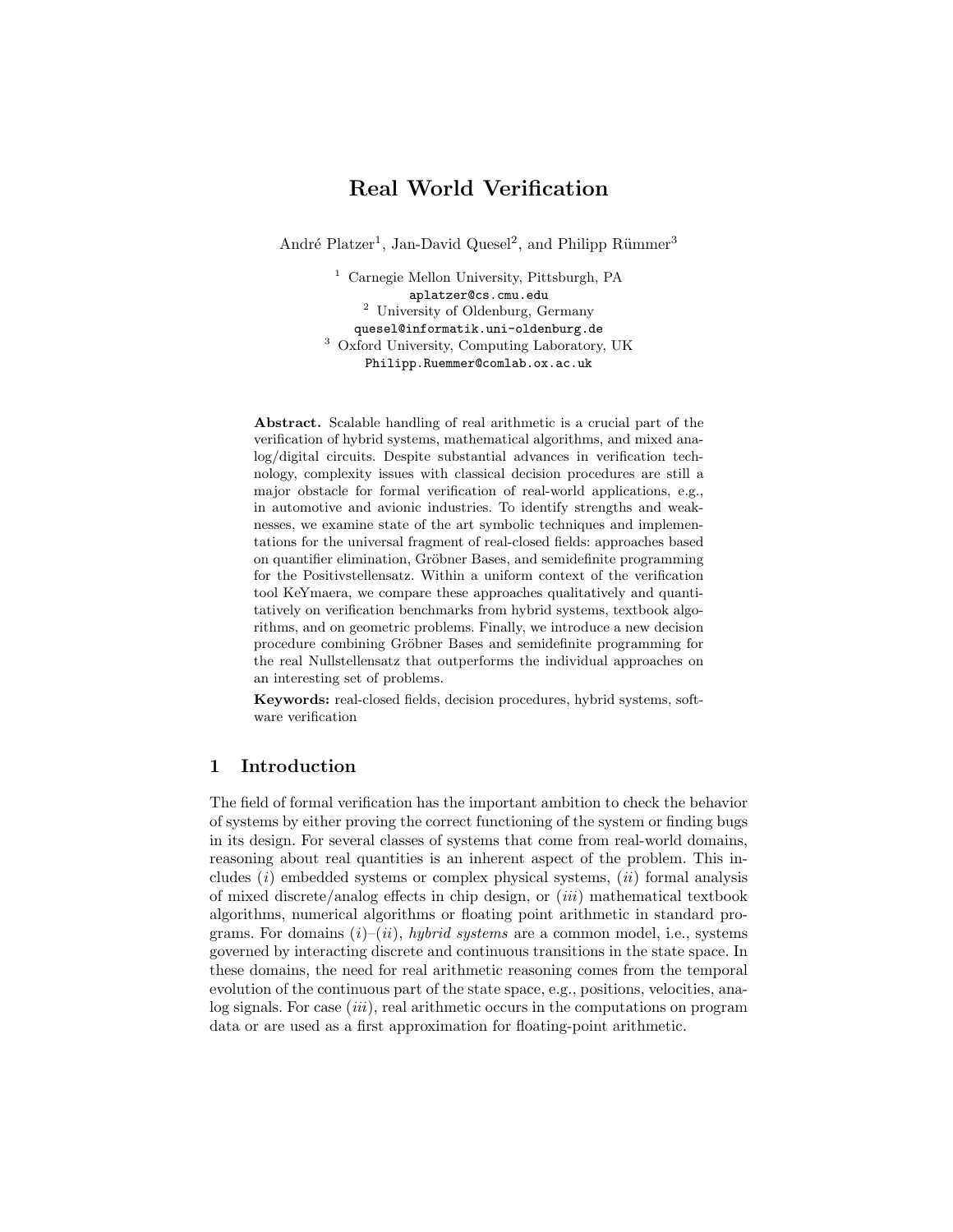By a famous result due to Tarski [1], real arithmetic is decidable in the sense that (the first-order theory of) real arithmetic is equivalent to the firstorder theory of real-closed fields, which is decidable by quantifier elimination (i.e., the process of replacing quantified formulas equivalently by quantifier-free formulas). Numerous algorithmic improvements have been made both for the handling of basic real arithmetic and for specific verification procedures for the problem domains  $(i)-(iii)$ . However, for a large number of real-world systems, the underlying problems in real arithmetic still have a prohibitive complexity for quantifier elimination. Even numerical procedures for real arithmetic [2] suffer from the curse of dimensionality limiting their scalability.

In this paper we compare three state of the art approaches to reasoning about real-arithmetic in real-closed fields based on: quantifier elimination  $[3, 4]$  Gröbner Bases [5], and semidefinite programming [6] for the Positivstellensatz [7]. Quantifier elimination is defined for full quantified (polynomial) nonlinear real arithmetic. The other approaches are for the universal fragment, i.e., formulas with a universal quantifier prefix. We discuss strengths and weaknesses of these approaches for formal verification and compare multiple algorithms and implementations on a set of benchmarks originating from real verification problems or interesting instances of real arithmetic. To obtain representative experimental results, we integrate all these approaches within a single uniform framework of the automated theorem prover KeYmaera for hybrid systems [8].

Finally, we introduce a new decision procedure for the universal fragment of real-closed fields that combines Gröbner Basis computations with semidefinite programming for the real Nullstellensatz [7] to avoid the scalability issues with semidefinite programming for the Positivstellensatz. Our algorithm outperforms the other algorithms on an interesting set of benchmarks.

With the goal of finding out which approaches are most suitable for real world verification problems, we provide an experimental evaluation for a wide range of techniques for real arithmetic. We contrast multiple state of the art approaches and different implementations:

- 1. Quantifier elimination for real-closed fields in Mathematica, QEPCAD B [9], Redlog [10], and HOL Light [11];
- 2. Real arithmetic handling with Gröbner Bases using external procedures in Mathematica, the Orbital library, and internally with KeYmaera proof rules;
- 3. Semidefinite programming relaxations [6] for the Positivstellensatz [7] using the CSDP solver [12] in our own implementation and in HOL Light [13];
- 4. Our new algorithm combining Gröbner Bases and semidefinite programming for the real Nulstellensatz [7] using CSDP [12] and the Orbital library.

In this paper, we consider problems in the continuous world of reals that arise in real world verification problems, including hybrid systems analysis and program verification. Our contributions are a systematic quantitative and qualitative comparison of multiple techniques for handling real arithmetic within a uniform verification framework and the introduction of a novel decision procedure for universal real arithmetic that combines Gröbner Bases with semidefinite programming for the real Nullstellensatz. We further address the question how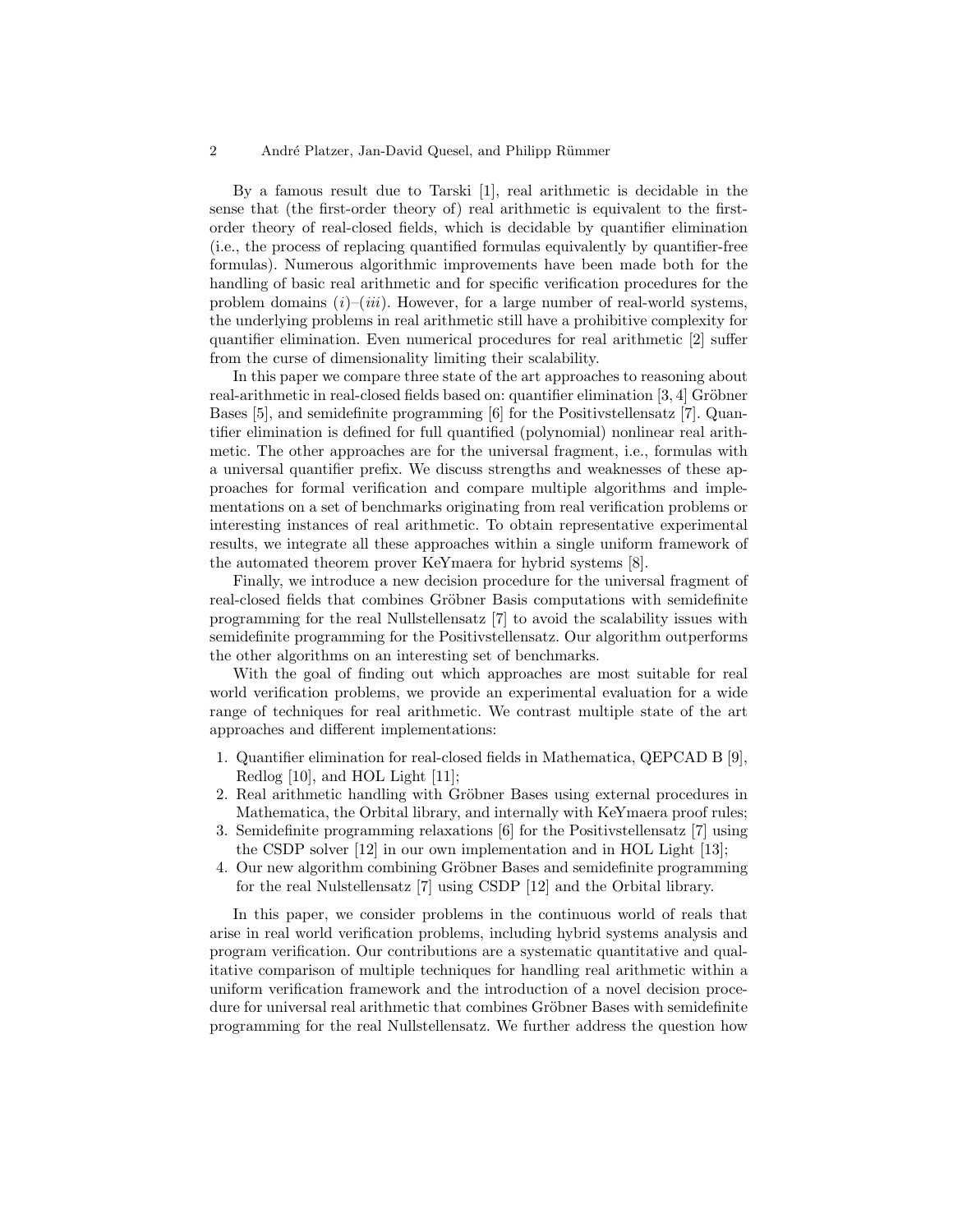expensive various levels of confidence in real verification are in real examples: external (unverified) blackboxes, external blackboxes producing formally checkable certificates, and internal formal reasoning within a proof system.

## 2 Overall Verification Approach

We briefly discuss our formal verification approach for hybrid systems and mathematical algorithms within the automated theorem prover KeYmaera [8]. It is an implementation of a Gentzen-style sequent proof calculus for hybrid systems [14] that uses deduction modulo decision procedures for handling real arithmetic. The calculus works on sequents of the form  $\phi_1, \ldots, \phi_n \vdash \psi_1, \ldots, \psi_m$  with the semantics of the formula  $\bigwedge_{i=1}^n \phi_i \to \bigvee_{i=1}^m \psi_i$ . Among several other rules, the calculus transforms the propositional structure into a sequent representation.

The deduction modulo calculus of KeYmaera gives us a uniform context for comparing the performance of multiple approaches and implementations for real arithmetic. The input for KeYmaera is a formula given in differential dynamic logic [14]. This logic extends first-order logic over real arithmetic by constructs for reasoning about hybrid systems as well as real-valued mathematical algorithms. For the verification task, the proof calculus transforms the input formulas into first-order formulas over real-arithmetic. For details about the proof rules of this transformation we refer to [14].

In this paper we address the question of handling the resulting real arithmetic formulas. Although first-order logic over real arithmetic is decidable by quantifier elimination [1] its complexity is doubly exponential in theory and can be high in practice. The central point of this work is to examine the question which approach to handling real arithmetic is best for which class of real world examples. We further want to determine the computational cost for techniques that provide formal proof certificates.

## 3 Methods for Handling Real Arithmetic

We survey different approaches to handling real arithmetic in background provers for verification. We phrase these approaches in terms of reals for simplicity. Yet, all subsequent theory in Sections 3–4 generalizes from R to real-closed fields.

In the sequel we assume the presence of standard rules for propositional connectives. Such rules are not presented here, as propositional reasoning is orthogonal to the handling of arithmetic. The KeYmaera system uses classical propositional sequent calculus rules; see [14, 15] for details. To simplify the presentation, we further assume simple rules to normalise sequents that translate, e.g.,  $g \le f$  to  $f \ge g$ ,  $f \ne g$  to  $\neg (f = g)$  and  $\nvdash f > g$  to  $f \le g \vdash$  respectively. We assume all inequalities to be moved to the antecedent in this way.

### 3.1 Gröbner Bases for Real Arithmetic

Gröbner bases [5] provide a sound but incomplete procedure for proving validity of formulas in the universal fragment of equational first-order real arithmetic.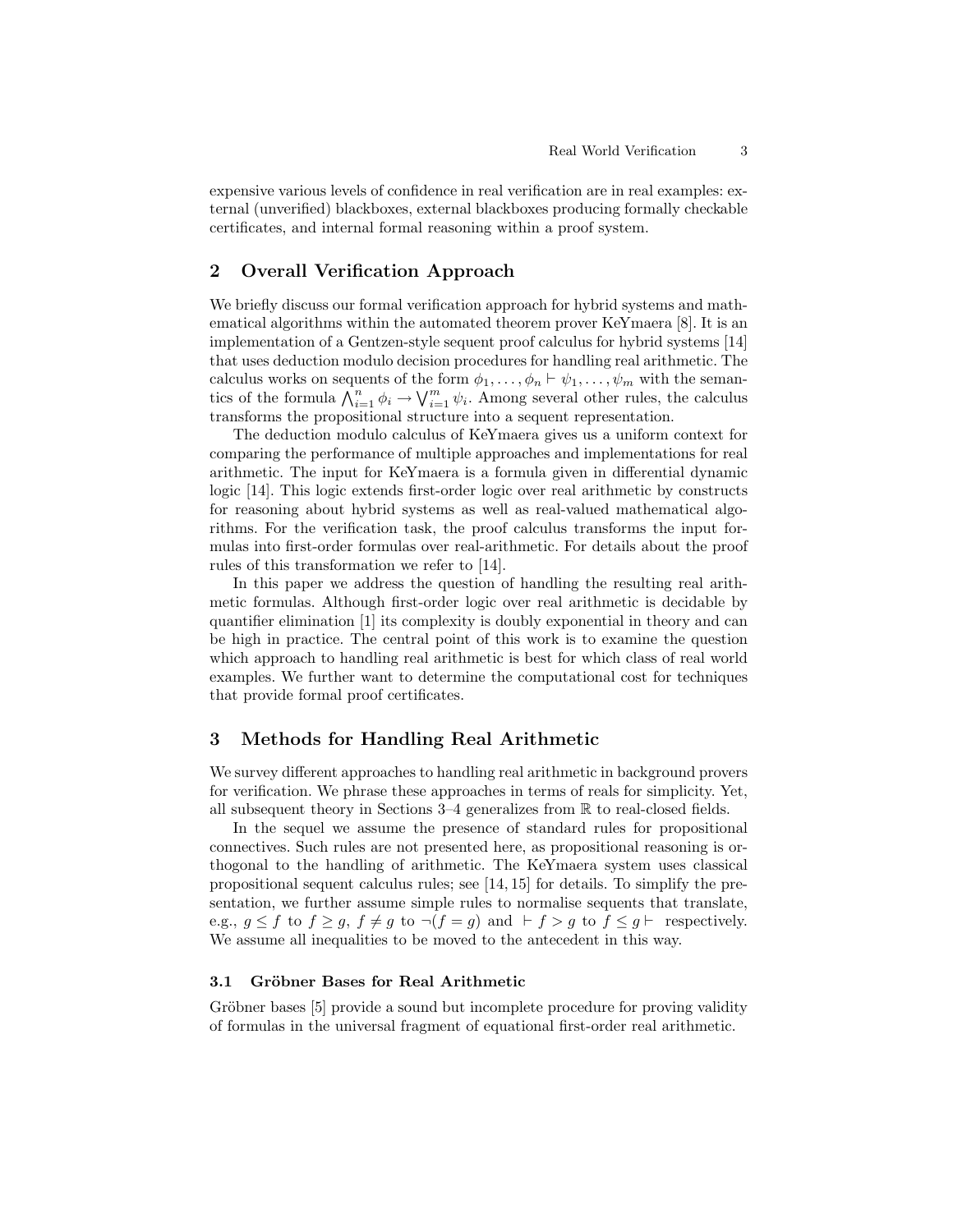Preliminaries. Let  $\mathbb{Q}[X_1,\ldots,X_n]$  be the set of multivariate polynomials over the indeterminates  $X_1, \ldots, X_n$  with coefficients in Q. A subset  $I \subseteq \mathbb{Q}[X_1, \ldots, X_n]$ is an ideal, iff I is a subgroup with respect to addition and

$$
rx \in I
$$
, for all  $x \in I, r \in \mathbb{Q}[X_1, \ldots, X_n]$ .

The ideal generated by a set  $G \subseteq \mathbb{Q}[X_1, \ldots, X_n]$  is the smallest ideal I containing  $G$ , and is denoted by  $(G)$ .

The notions of Gröbner bases and polynomial reductions are relative to an admissible monomial order ≺, which is a strict well-order on monomials such that  $uw \prec vw$  whenever  $u \prec v$  for arbitrary monomials  $u, v, w$ . Admissible orders extend canonically to  $\mathbb{Q}[X_1,\ldots,X_n]$  as a multiset order; see [5] for details. The monomial order determines the *leading term* in multivariate polynomials, i.e., the maximal monomial with respect to  $\prec$ .

**Definition 1** (Reduction). Let  $f, g \in \mathbb{Q}[X_1, \ldots, X_n]$ . We say that f reduces to g with respect to  $G \subset \mathbb{Q}[X_1,\ldots,X_n]$  iff for some  $m \in \mathbb{N}$  there are  $f_0, f_1, \ldots, f_m$ in  $\mathbb{Q}[X_1,\ldots,X_n]$  with  $f_0 = f, f_m = g$  such that, for all i,  $f_{i+1} = f_i - h_i g_i$ for some  $h_i \in \mathbb{Q}[X_1,\ldots,X_n]$ ,  $g_i \in G$ , and  $f_{i+1} \prec f_i$ . We write  $g = \text{red}_G f$  if, in addition, g cannot be reduced further, i.e., there is no  $h_{m+1} \in \mathbb{Q}[X_1, \ldots, X_n]$  and  $g_{m+1} \in G$  with  $g - h_{m+1} g_{m+1} \prec q$ .

**Definition 2 (Gröbner basis).** A finite subset G of an ideal I of  $\mathbb{Q}[X_1, ..., X_n]$ , is called Gröbner basis iff  $I = (G)$  and red<sub>G</sub> f is unique for all polynomials f. Further G is reduced if no  $g \in G$  can be reduced further with respect to  $G \setminus \{g\}$ .

There are several equivalent alternative formulations of this definition, for instance that  $\text{red}_G f = 0$  iff  $f \in I$ . This means that Gröbner bases solve the *ideal* membership problem and can, thus, directly be used as an (incomplete) proof rule for equational arithmetic.

Gröbner Basis Eliminations. The most naive use of Gröbner bases for real arithmetic is described by the rules A1, A2 in Fig. 1. The rule A1 closes a goal if the ideal G generated by equations in the antecedent contains 1, which (by Hilbert's Nullstellensatz) implies that the equations do not have common solutions (i.e., are contradictory). Similarly, A2 can be applied if the sides  $f, g$  of an equation in the succedent have the same remainder modulo G, which means  $f - g \in (G)$ .

The scope of the rules can be extended by testing for radical membership instead of ideal membership, which can prove problems like  $x^2 = 0 \vdash x = 0$  that A2 cannot prove. The *radical* of an ideal I is the set

$$
\sqrt{I} = \bigcup_{i=1}^{\infty} \{ g \in \mathbb{Q}[X_1, \dots, X_n] : g^i \in I \} \supseteq I
$$

Because the inclusion  $I \subseteq$  $\sqrt{I}$  can be strict (e.g.,  $\sqrt{x^2} = (x)$ ), testing for radical membership is more liberal than ideal membership, while still being sound.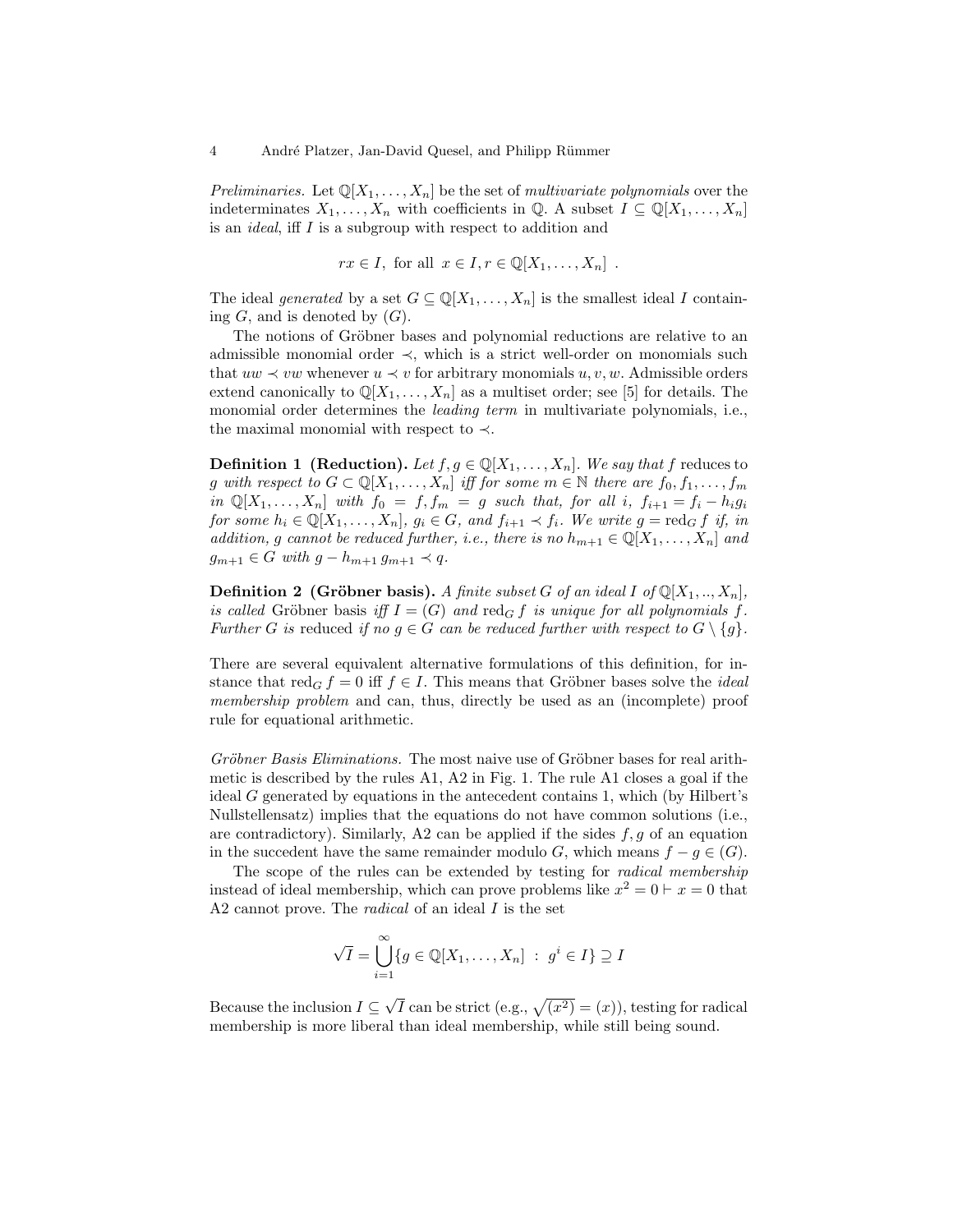Real World Verification 5

(A1) 
$$
\frac{*}{\Gamma, g_1 = \tilde{g}_1, \dots, g_n = \tilde{g}_n \vdash \Delta} \qquad (A4) \frac{\Gamma, f - g = z^2 \vdash \Delta}{\Gamma, f \ge g \vdash \Delta}
$$

(A2) 
$$
\frac{*}{\Gamma, g_1 = \tilde{g}_1, \dots, g_n = \tilde{g}_n \vdash f = h, \Delta}
$$
  
\n(A3) 
$$
\frac{\Gamma, (f - g)z^2 = 1 \vdash \Delta}{\Gamma \vdash f = g, \Delta}
$$
  
\n(A4) 
$$
\frac{\Gamma, (f - g)z = 1 \vdash \Delta}{\Gamma \vdash f = g, \Delta}
$$
  
\n(A5) 
$$
\frac{\Gamma, (f - g)z^2 = 1 \vdash \Delta}{\Gamma, f > g \vdash \Delta}
$$
  
\n(A6) 
$$
\frac{\Gamma \vdash 1 + s_1^2 + \dots + s_n^2 = 0, \Delta}{\Gamma \vdash \Delta}
$$

In all rules,  $z$  is a fresh variable. With the Gröbner basis  $G$  of the ideal  $(g_1 - \tilde{g}_1, \ldots, g_n - \tilde{g}_n)$ , rule A1 is applicable if red<sub>G</sub>  $1 = 0$ , and A2 if red<sub>G</sub>  $f = \text{red}_G h$ . Rules similar to A2, A4 and A5 can be defined for inequalities in the succedent. In A6, the polynomials  $s_1, \ldots, s_n$  can be chosen arbitrarily.

Fig. 1. Rule schemata of Gröbner calculus rules

In practice, the rule A3, which is known as Rabinowitch's trick, represents a simple way of testing for radical membership. It is based on the observation √ that  $g \in \sqrt{I}$  if and only if  $1 \in (I \cup \{gz-1\})$  (where z is a fresh indeterminate). The latter property can be tested by first applying A3 and then A1.

Finally, inequalities can be translated to equations using A4, A5, which exploit the fact that a real number is positive iff it is a square (A5 is an optimized version including Rabinowitch's trick). Combined with the rules A1, A2, this encoding of inequalities is rather weak, and not able to derive simple facts like  $a \leq b \land b \leq c \rightarrow a \leq c$ . It is, however, an important preprocessing step for the complete procedure described in the next section (where we explain rule A6).

Proposition 1 (Soundness). The Gröbner basis rules in Fig. 1 are sound. Rules A3, A4, A5 are even satisfiability-equivalent transformations, i.e., their respective premisses and conclusions are satisfiability-equivalent. (See [16]).

The Gröbner basis approach gives a sound but incomplete overapproximation. To see why Gröbner bases are incomplete for real arithmetic, consider the following. Gröbner bases are a general approach and do not take into account the special properties of the reals. For instance, the sequent  $x^2 = -1$   $\vdash$  is valid, i.e., the formula  $x^2 = -1$  is unsatisfiable over R, but the Gröbner basis of  $x^2 + 1$ is  $\{x^2+1\}$  and, in fact,  $x^2=-1$  is satisfiable over  $\mathbb C$  but not over  $\mathbb R$ .

Implementations. We compare three implementations of the Gröbner basis rules:

- GM The implementation provided by the Mathematica 7.0 computer algebra system, which can be used as a reasoning back-end by KeYmaera.
- GO The implementation of Buchberger's algorithm [5] in the open-source Javalibrary Orbital (written by the first author of this paper).
- GK An implementation of Buchberger's algorithm with (verified) proof rules that are directly defined within KeYmaera. This procedure generalizes a calculus for integer arithmetic [17] to the reals, and differs from GM and GO in that it does not use the rules A3, A4, A5, but instead integrates the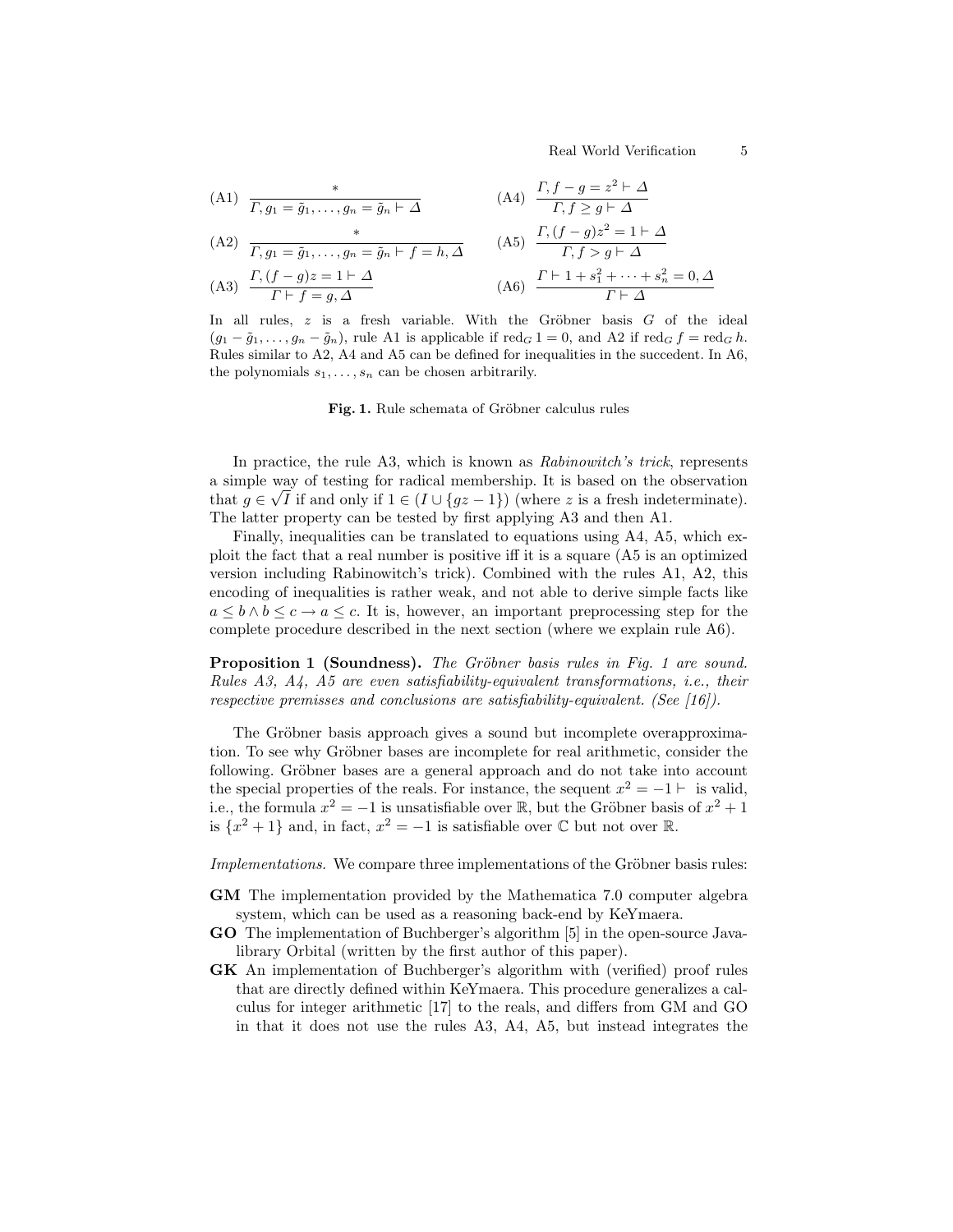Fourier-Motzkin variable elimination rule [18] to handle inequalities (which is complete for linear arithmetic). This tight integration of the two procedures can simplify terms in inequalities using Gröbner bases, and can feed equations derived by the Fourier-Motzkin procedure back to Buchberger's algorithm. We evaluate the benefits of this cooperation in Sect. 5. Since our domain are the reals, we do not use the heuristic approach tailored to nonlinear integer inequalities from [17].

### 3.2 A Complete Rule using the Real Nullstellensatz

While the rules A1, A2, A3, A4, A5 only form an incomplete calculus for problems in real arithmetic, the situation is different over the complex numbers: Hilbert's Nullstellensatz tells that A1, A3 together yield a decision procedure for universal equational problems in C. A corresponding result for real-closed fields is Stengle's real Nullstellensatz [7]; also see [13]:

Theorem 1 (Nullstellensatz  $[7]$  for real-closed fields). Let R be a realclosed field (e.g.,  $R = \mathbb{R}$ ) and G be a finite subset of  $R[X_1, \ldots, X_n]$ . Then the set  ${x \in R^n : g(x) = 0 \text{ for all } g \in G}$  is empty if and only if there are polynomials  $s_1, ..., s_m \in R[X_1, ..., X_n]$  such that  $1 + s_1^2 + ... + s_m^2 \in (G)$ . If, moreover,  $G \subseteq \mathbb{Q}[X_1, \ldots, X_n]$ , then also the polynomials  $s_1, \ldots, s_m$  can be chosen among the elements of  $\mathbb{Q}[X_1, \ldots, X_n]$ .

This theorem leads to an extremely simple, yet complete, proof method for the universal fragment of real arithmetic: in addition to the rules that we have already discussed, we add rule A6 in Fig. 1 for injecting the equation  $1 + s_1^2 + \cdots + s_m^2 = 0$  into a proof goal. Any valid proof goal can then be closed in the following way:  $(i)$  inequalities and equations in the succedent are turned into equations in the antecedent with the help of A3, A4, A5,  $(ii)$  the *witness*  $1 + s_1^2 + \cdots + s_m^2$  due to the real Nullstellensatz is generated using A6, and  $(iii)$  the goal is closed by the Gröbner Basis computations with A2.

Corollary 1 (Completeness). Along with propositional rules, the rules in Fig. 1 are complete for the universal fragment of real arithmetic.

Proof. Completeness follows from Theorem 1 using the satisfiability-equivalence properties for the transformation by A3, A4, A5 according to Proposition 1.  $\Box$ 

The main difficulty with this calculus is obvious: it does not provide any guidance for choosing the witness  $1 + s_1^2 + \cdots + s_m^2 = 0$ . One technique to tackle the required search is semidefinite programming, following the work based on Stengle's Positivstellensatz (Sect. 3.4) in [6, 13]. We describe a new approach that combines semidefinite programming with Gröbner bases in Sect. 4.

Example 1. In Fig. 2, we show a proof for the following implication (leaving out propositional reasoning):

$$
x \ge y \land z \ge 0 \to xz \ge yz. \tag{1}
$$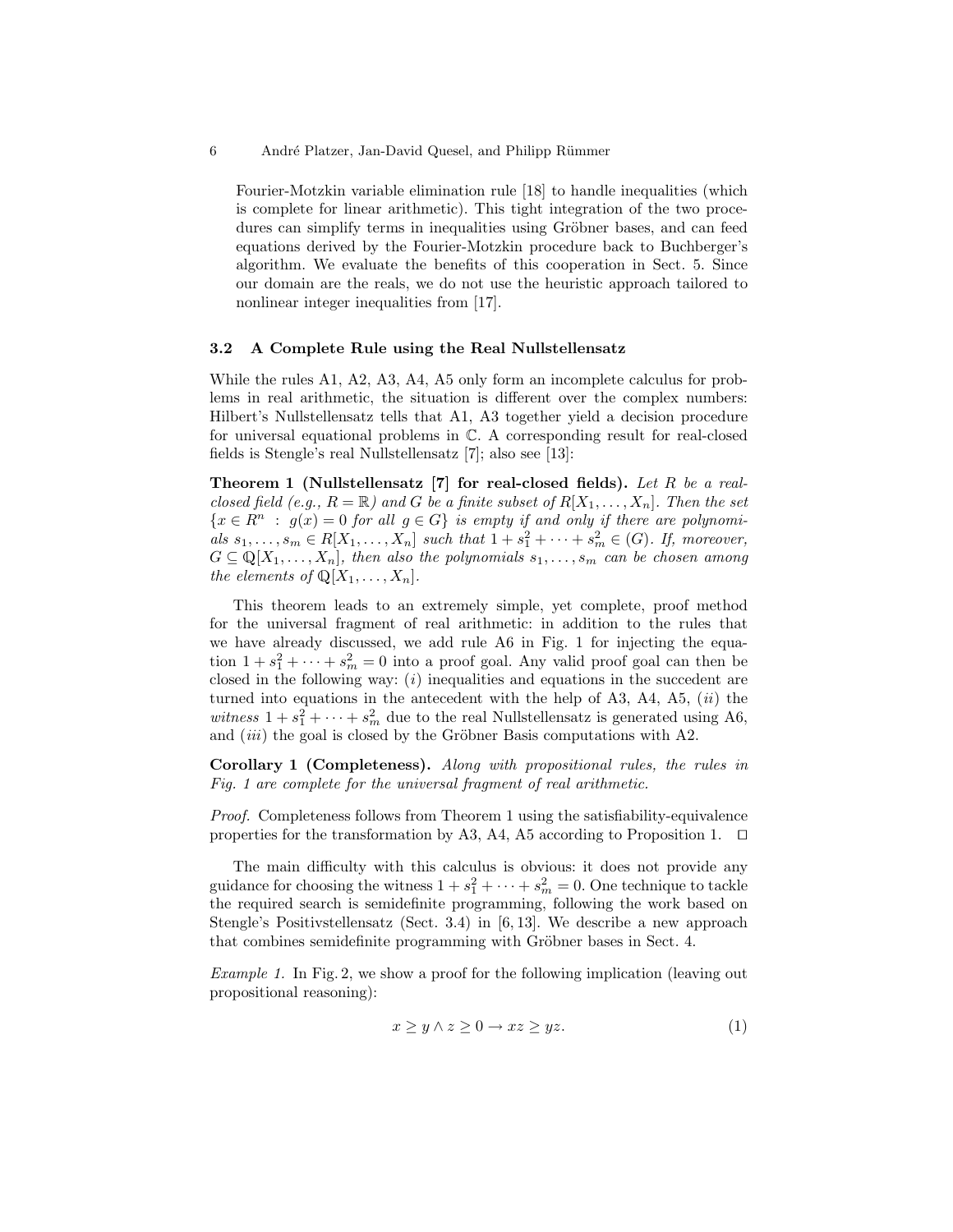|        | A2 $\overline{x-y} = a^2, z = b^2, (yz-xz)c^2 = 1+1+(abc)^2 = 0$ |
|--------|------------------------------------------------------------------|
|        | A6 $x - y = a^2, z = b^2, (yz - xz)c^2 = 1$                      |
| A4, A5 | $x \geq y, z \geq 0, yz > xz$                                    |

Fig. 2. Example proof using the real Nullstellensatz

The inequalities  $x \geq y$  and  $z \geq 0$  are turned into equations using A4. Proving by contradiction (or using propositional rules), the conclusion  $xz \geq yz$  is considered as an assumption  $yz > xz$  and subsequently eliminated with the help of A5. Once this is done, we rely on an oracle to tell us the witness  $1 + (abc)^2$ , which is introduced using A6. Finally, the proof can be closed by A2: the set  ${a<sup>2</sup> - x + y, b<sup>2</sup> - z, xzc<sup>2</sup> - yzc<sup>2</sup> + 1}$  is a Gröbner basis representing the equations in the antecedent. The basis reduces the term  $1 + (abc)^2$  to 0 as follows:

$$
1 + a^2b^2c^2 \stackrel{b^2-z}{\leadsto} 1 + a^2zc^2 \stackrel{a^2-x+y}{\leadsto} 1 + xzc^2 - yzc^2 \leadsto 0
$$

### 3.3 Quantifier Elimination in Real-Closed Fields

A general method for handling quantified real arithmetic is based on the seminal work by Tarski [1]. He showed that there is an algorithm computing a quantifierfree formula that is equivalent to a given formula in (first-order) real arithmetic.

Theorem 2 (Quantifier elimination [1]). The first-order theory of reals (or of real-closed fields) admits quantifier elimination, i.e., to each first-order formula  $\phi$ , a quantifier-free formula  $\text{QE}(\phi)$  can be associated effectively that is equivalent and has no additional free variables. Thus QE yields a decision procedure for closed formulas when evaluating the remaining quantifier-free formulas.

Unlike the other approaches outlined in this paper, QE directly applies to full nonlinear (polynomial) real arithmetic and not just to the universal fragment. QE is also independent of propositional rules, except that computational efficiency considerations advise to combine both [19].

Example 2. For instance, QE yields the following equivalence:

 $\exists x (ax^2 + bx + c = 0) \equiv a \neq 0 \wedge b^2 - 4ac \geq 0 \vee a = 0 \wedge (b = 0 \rightarrow c = 0)$ 

Tarski's approach has been extended to practical algorithms [3, 4], which are quite sophisticated. Unfortunately, the complexity of QE is doubly exponential in the number of quantifier alternations [20].

Implementations. We compare six implementations of QE in experiments:

QQ Partial cylindrical algebraic decomposition (PCAD) [3] in QEPCAD B [9]; QM QE based on partial CAD [3] and validated numerics [21] in Mathematica;  $QR_c$  Partial CAD [3] in Redlog [10];

 $QR_s$  Virtual substitution [4] in Redlog [10], falling back to  $QR_c$ ;

**QC** Harrison's implementation of Cohen-Hörmander quantifier elimination;

QH Proof-producing quantifier elimination [11] in HOL Light.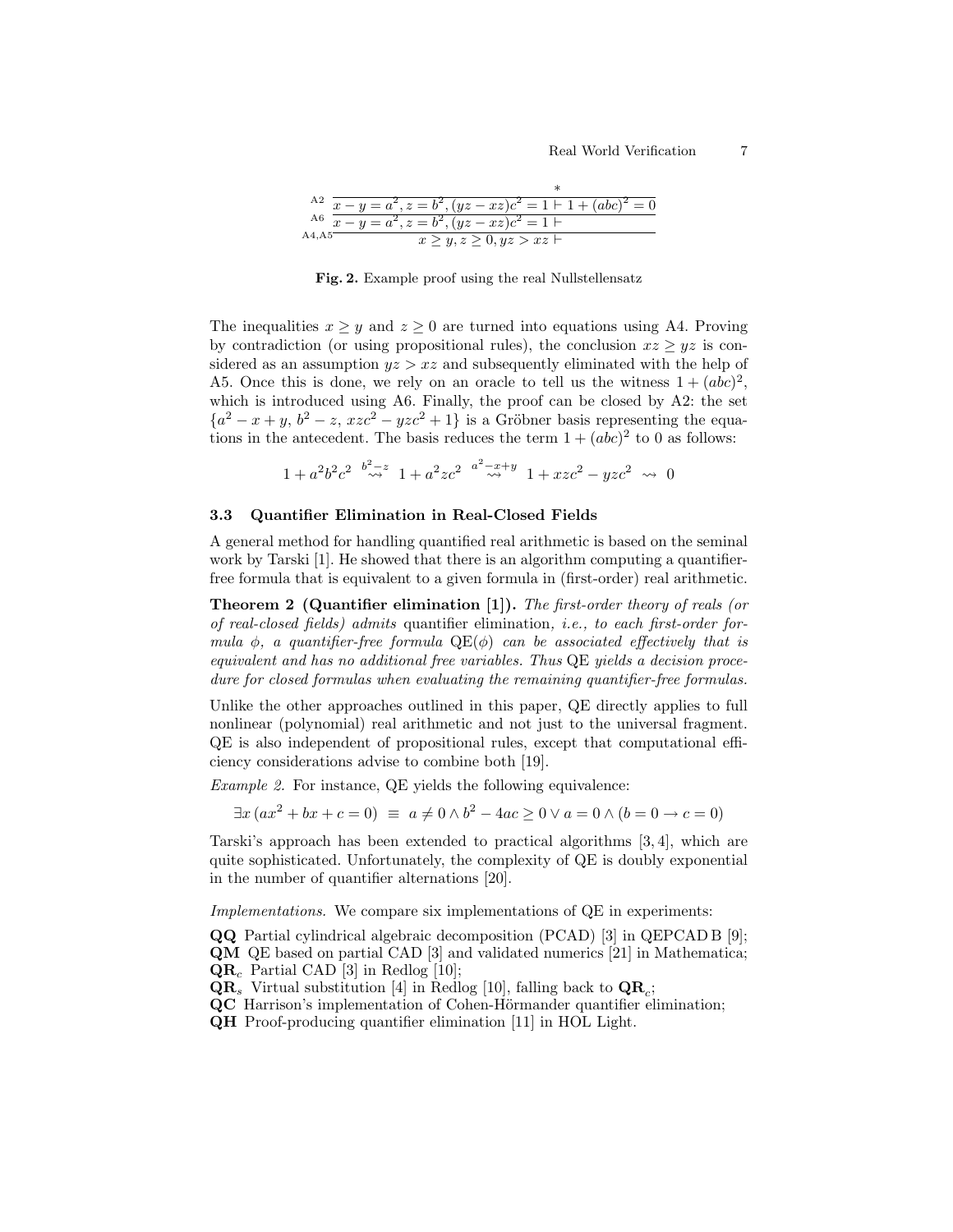$$
(A7) \quad \frac{*}{f_1 \geq \tilde{f}_1, \dots, f_m \geq \tilde{f}_m, g_1 = \tilde{g}_1, \dots, g_n = \tilde{g}_n \vdash h_1 = \tilde{h}_1, \dots, h_l = \tilde{h}_l}
$$

A7 is applicable iff  $s + g + m^2 = 0$  for some  $s \in \text{con}(\lbrace f_1 - \overline{f}_1, \ldots, f_m - \overline{f}_m \rbrace)$ , some  $g \in (g_1 - \tilde{g}_1, \ldots, g_n - \tilde{g}_n)$ , and some  $m \in \text{mon}(\lbrace h_1 - \tilde{h}_1, \ldots, h_l - \tilde{h}_l \rbrace)$ .

Fig. 3. Rule schemata of Positivstellensatz calculus rules

#### 3.4 Semidefinite Programming for the Positivstellensatz

The Positivstellensatz for real-closed fields [7] is a generalisation of the real Nullstellensatz. It gives rise to a sound and complete proof method for the universal fragment of first-order real arithmetic that does not require the reductions A3, A4, A5. The Positivstellensatz has recently been exploited in combination with relaxations from semidefinite programming [6, 13].

The multiplicative monoid mon $(H)$  generated by  $H \subseteq R[X_1, \ldots, X_n]$  is the set of finite products of elements of  $H$  (including the empty product 1). The cone con(F) generated by a set  $F \subseteq R[X_1, \ldots, X_n]$  is the smallest set containing F and squares  $s^2$  of arbitrary polynomials  $s \in R[X_1, \ldots, X_n]$  that is closed under addition and multiplication. For more computational representations of cones and ideals, we refer to [6, 22].

Theorem 3 (Positivstellensatz [7] for real-closed fields). Let R be a realclosed field (e.g.,  $R = \mathbb{R}$ ) and  $F, G, H$  finite subsets of  $R[X_1, \ldots, X_n]$ . Then

 ${x \in R^n : f(x) \geq 0 \text{ for all } f \in F, g(x) = 0 \text{ f.a. } g \in G, h(x) \neq 0 \text{ f.a. } h \in H}$ 

is empty iff

there are  $s \in \text{con}(F)$ ,  $g \in (G)$ ,  $m \in \text{mon}(H)$  such that  $s + g + m^2 = 0$ .

If, moreover,  $F, G, H \subseteq \mathbb{Q}[X_1, \ldots, X_n]$ , then also the polynomials s, g, m can be chosen among the elements of  $\mathbb{Q}[X_1, \ldots, X_n]$ .

The polynomials  $s, g, m$  are polynomial infeasibility witnesses. For bounded degree, witnesses  $s, g, m$  can be searched for using numerical semidefinite programming [6] by parameterising the resulting polynomials. As (theoretical) degree bounds exist for the certificate polynomials  $s, g, m$ , the Positivstellensatz yields a decision procedure. These bounds are, however, at least triply exponential [6]. Thus, the approach advocated by Parrilo [6] is to increase the bound successively and solve the existence of bounded degree witnesses due to the Positivstellensatz by semidefinite programming [23].

As a simple corollary to Theorem 3 we have that A7 is a sound proof rule.

Corollary 2 (Soundness). The rule in Fig. 3 is sound.

In contrast to the rules in Fig. 1 the only additional transformation necessary for rule A7 is a reduction from > to  $\geq$  via  $f > g \leftrightarrow f \geq g \land f \neq g$ . All other transformations follow from the propositional sequent calculus rules and the rewriting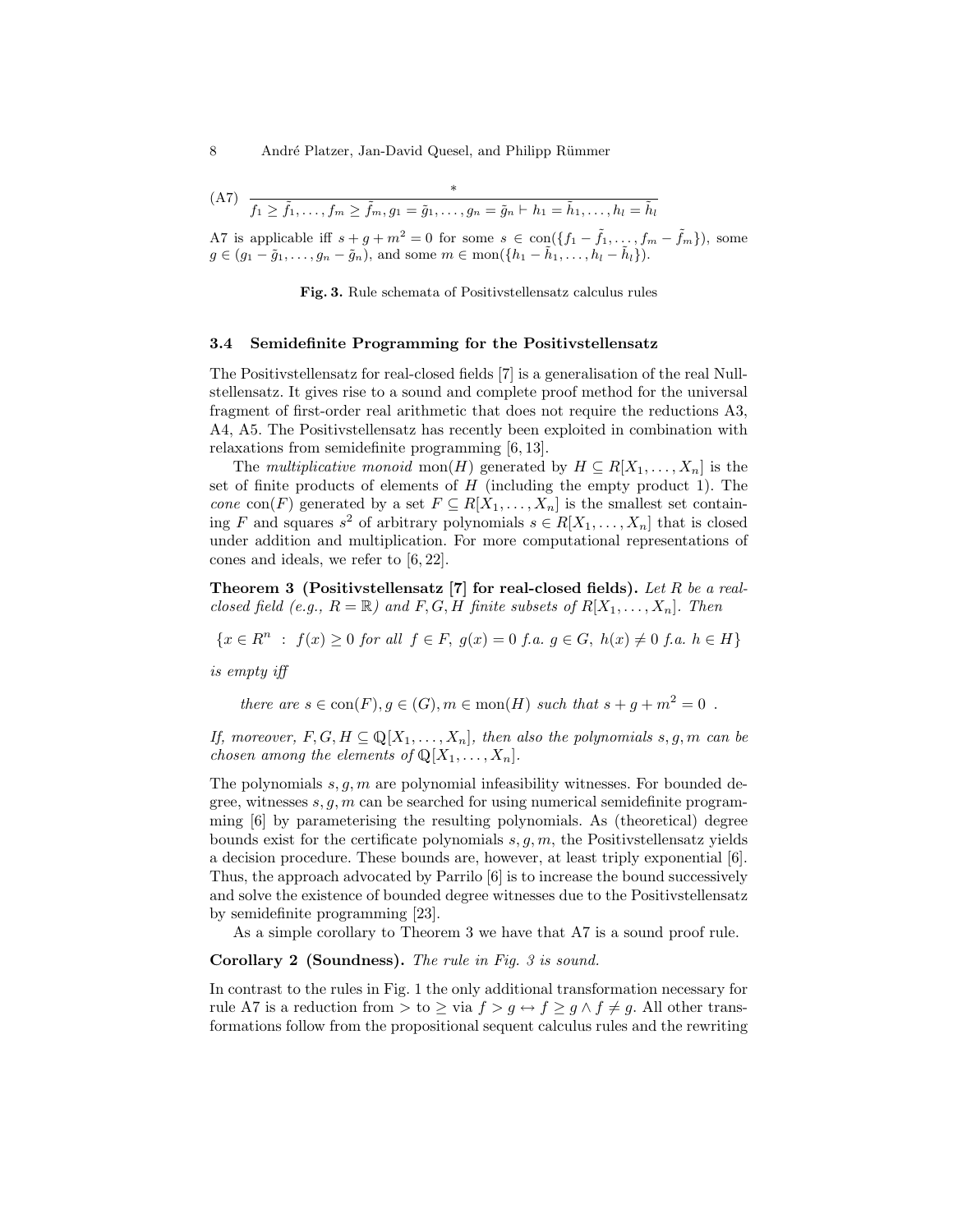rules described in the beginning of Sect. 3. Therefore, this approach does not introduce new variables, as it does not need the rules  $A3 - A5$ . Alternatively,  $A5$ can be used in place of the the  $f > g$  axiomatisation as we show in the sequel.

Example 3. A proof for the implication (1) that uses the Positivstellensatz is in Fig. 4. In contrast to the proof in Fig. 2, it is now unnecessary to eliminate the inequalities  $x \geq y$  and  $z \geq 0$ , while the rule A5 has to be used for  $xz \geq yz$ (corresponding to  $yz > xz$  in the antecedent). A witness for the problem is:

$$
\underbrace{c^2 \cdot (x-y) \cdot z}_{s} + \underbrace{(yz-xz)c^2 - 1}_{g} + \underbrace{1}_{m^2} = 0
$$

The terms  $x - y$  and z in s stem from the inequalities in the sequent, while the term  $q$  is derived from the equation.

Implementations. We compare two implementations using the semidefinite programming optimization tool CSDP [12] to find witnesses for the Positivstellensatz:

PH John Harrison's implementation [13] in HOL Light.

PK Our implementation within KeYmaera directly follows the approach presented by Parrilo [6] and Harrison [13]. We follow Parrilo's enumeration of polynomials without further optimization.

### 4 Gröbner Bases for the Real Nullstellensatz (GRN)

We describe a new approach to turn the complete calculus based on the real Nullstellensatz (NSS, Theorem 1) into an effective proof procedure. While our method is strongly inspired by, and in parts based on, semidefinite programming for the Positivstellensatz (PSS, Theorem 3) [6, 13], there are two main motivations to deviate from this approach:  $(i)$  the application of the PSS requires reasoning about ideal membership (the set  $(G)$  in Theorem 3) and, thus, to solve systems of polynomial equations. This is an incentive to integrate Gröbner bases as a computational, efficient, and well-studied method to this end;  $(ii)$  the PSS requires constructing three witnesses  $s, g, m$  simultaneously, which makes it intricate to balance degree bounds and the number of parameters to be determined by semidefinite programming. Using a combination of Gröbner basis computations and the single witnesses of the real NSS, we avoid these issues.

In order to prove by NSS that a set  $G$  of polynomials does not have common zeroes, we need to find polynomials  $s_1, \ldots, s_m$  such that  $1 + s_1^2 + \cdots + s_m^2 \in (G)$ .

| $A^7 x \ge y, z \ge 0, (yz - xz)c^2 = 1$ |  |
|------------------------------------------|--|
| $x \geq y, z \geq 0, yz > xz$            |  |

Fig. 4. Example proof using the Positivstellensatz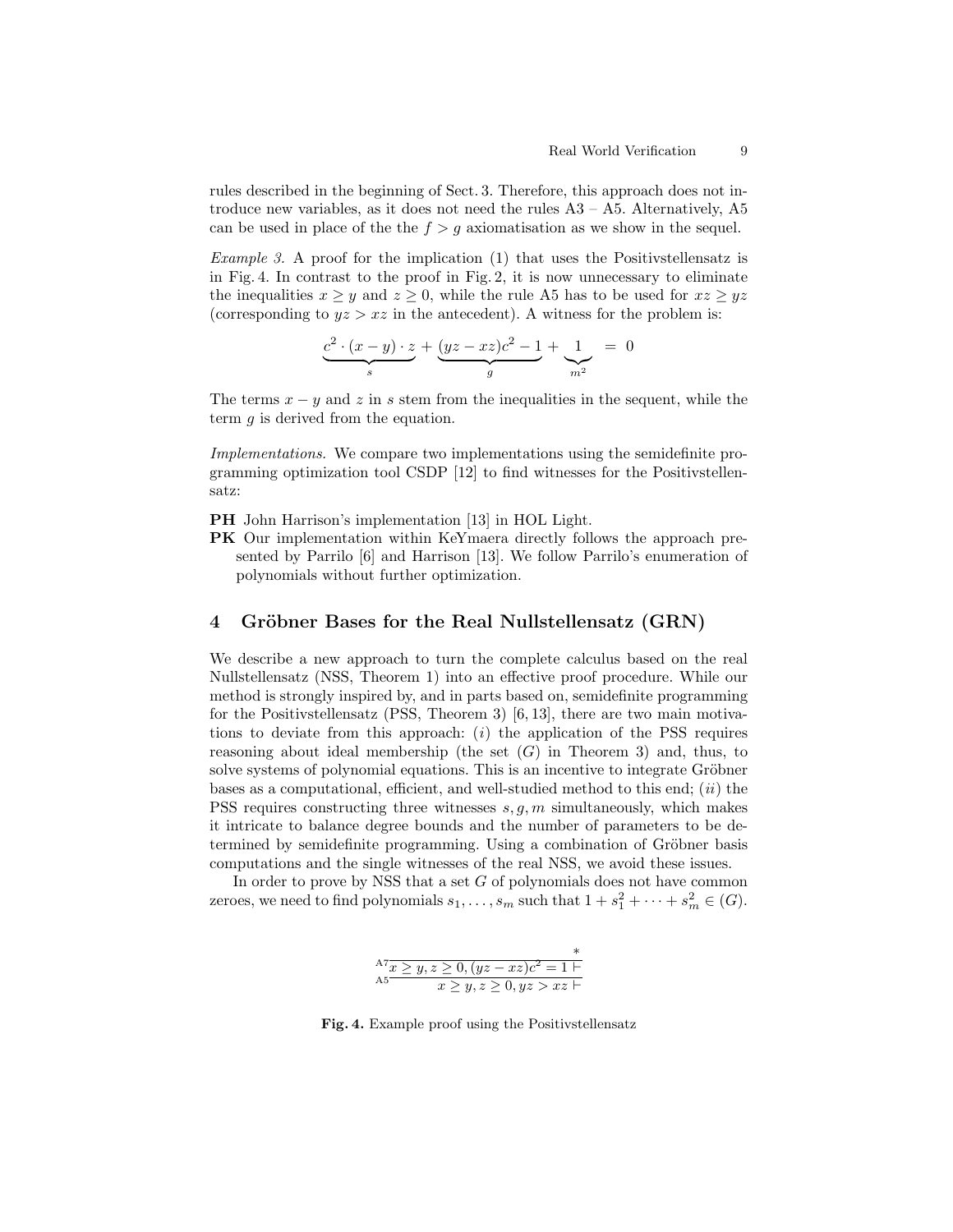We reduce this problem to a search for positive semidefinite matrices with the help of the following lemma. A matrix  $X \in \mathbb{R}^{k \times k}$  is called *positive semidefinite* (PSD) if it is symmetric, and if  $x^t X x \geq 0$  for each vector  $x \in \mathbb{R}^k$ . There is a simple correspondence between PSD matrices and sums of squares:

**Lemma 1.** Suppose  $p \in \mathbb{Q}[X_1, \ldots, X_n]^k$  is a vector of rational polynomials. The following identities hold (for the proof see  $(16)$ ):

$$
\left\{\sum_{i=1}^{l} (c_i p)^2 : l \in \mathbb{N}, c_i \in \mathbb{Q}^k\right\}
$$
  
= 
$$
\left\{\sum_{i=1}^{l} \alpha_i (c_i p)^2 : l \in \mathbb{N}, \alpha_i \in \mathbb{Q}, \alpha_i \geq 0, c_i \in \mathbb{Q}^k\right\}
$$
  
= 
$$
\left\{p^t X p : X \in \mathbb{Q}^{k \times k} \text{ positive semidefinite}\right\}
$$

By combining Lemma 1 with the NSS, we see that a set  $G$  of polynomials does not have any common zeroes if and only if there is a vector  $p$  of polynomials and a PSD matrix  $X \in \mathbb{R}^{k \times k}$  such that  $1 + p^t X p \in (G)$ . As the vector space of polynomials is generated by monomials, it is sufficient to consider vectors  $p$  of monomials.

Semidefinite programming [23] provides a simple method to determine such matrices X. A semidefinite program (SDP) is an optimisation problem in terms of traces (tr) of matrices:

| maximise   | tr(CX)                                       |
|------------|----------------------------------------------|
| subject to | $tr(A_i X) = b_i$ (for $i \in \{1, , n\}$ ), |
| where      | $X$ positive semidefinite                    |

where  $A_i, C \in \mathbb{R}^{k \times k}$  are symmetric matrices and  $b_i \in \mathbb{R}$ . Such optimisation problems can be solved efficiently using numerical convex optimization [23].

The key insight underlying our method is the following: by computing a Gröbner basis B for the ideal  $(G)$ , the NSS condition  $1 + p^t X p \in G$  can be encoded as the linear side constraints  $tr(A_iX) = b_i$   $(i \in \{1, ..., n\})$  of a semidefinite program searching for X. To see this, note that both the expression  $1 + p^t X p$ and the reduction  $\text{red}_B(1 + p^t X p)$  are linear in X. Because Gröbner bases determine unique remainders, we therefore have  $1 + p^t X p \in (G)$  if and only if red<sub>B</sub> $(1 + p^t X p) = 0$ . This equation is a linear constraint on X suitable for SDP.

To capture this observation formally, let  $Q$  be a symmetric  $k \times k$  matrix of parameters:

$$
Q = \begin{pmatrix} q_{1,1} & q_{1,2} & \dots & q_{1,k} \\ q_{1,2} & q_{2,2} & \dots & q_{2,k} \\ \dots & \dots & \dots & \dots \\ q_{1,k} & q_{2,k} & \dots & q_{k,k} \end{pmatrix}
$$

The polynomial  $1 + p^t Q p$  is linear in Q and can be represented in the form  $1 + p^t Q p = q^t C m$ , where  $q = (q_{1,1}, q_{1,2}, \ldots, q_{k,k})^t$  is the vector of all the Qparameters,  $m = (m_1, \ldots, m_s)^t$  is a vector of monomials over  $X_1, \ldots, X_n$  (containing, at least, 1 and all products  $p_i p_j$  of components of p), and  $C \in \mathbb{Q}^{k^2 \times s}$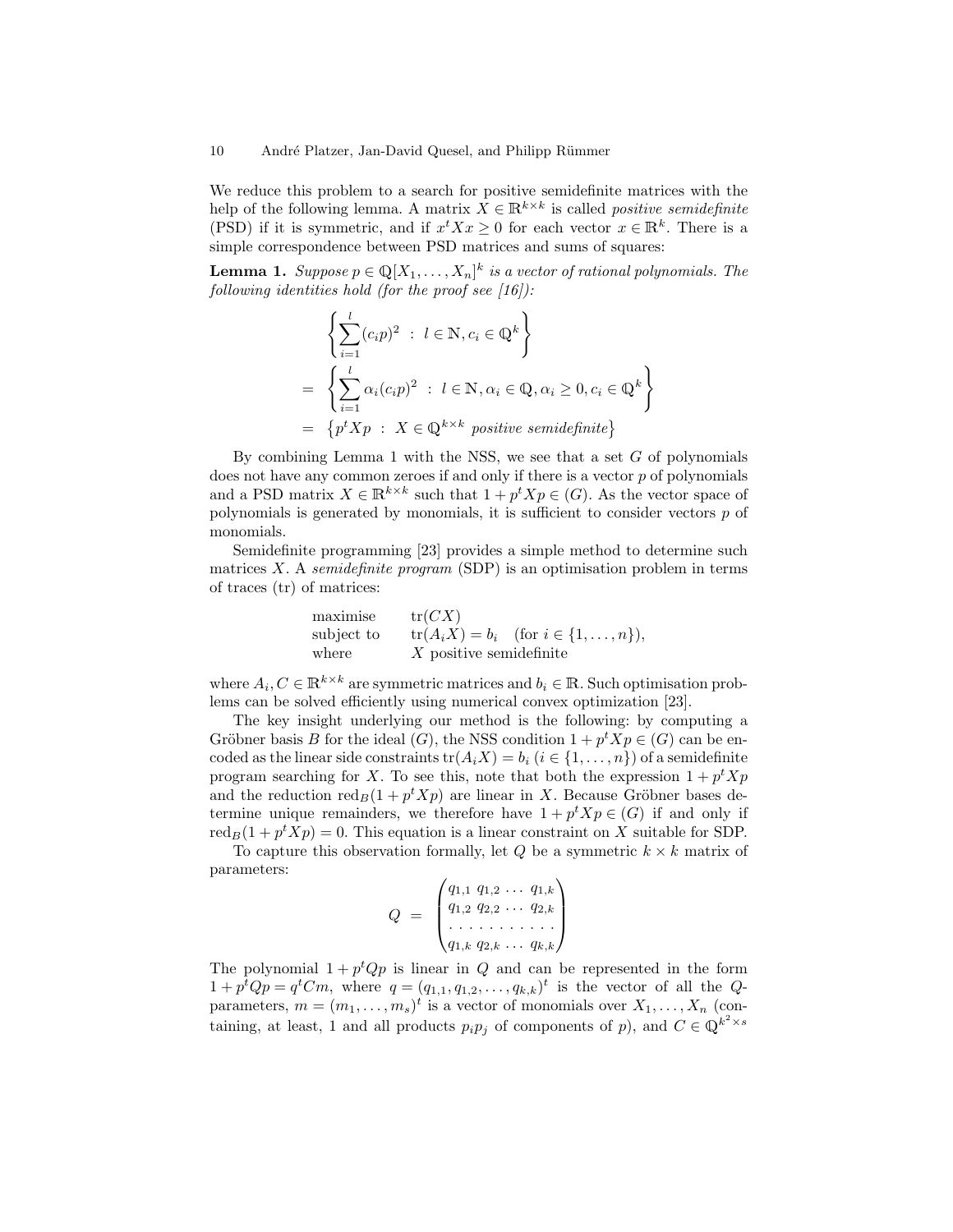is a matrix. By computing the remainder  $q^t D m = \text{red}_B(q^t C m)$  of this term for a Gröbner basis B over  $\mathbb{Q}[X_1,\ldots,X_n]$ , we can construct the required side constraints:

**Lemma 2.** Suppose that the components of  $m$  are pairwise distinct, and that  $q^tCm$  and  $q^tDm$  are two polynomials over  $\mathbb{Q}[q_{1,1}, q_{1,2}, \ldots, q_{k,k}][X_1, \ldots, X_n]$  defined by the matrices  $C, D \in \mathbb{Q}^{k^2 \times s}$ , such that  $q^t Dm = \text{red}_B(q^t Cm)$ . Then the following equation holds (see  $[16]$  for a proof):

$$
\{x \in \mathbb{R}^k : red_B(x^t C m) = 0\} = \{x \in \mathbb{R}^k : x^t D = 0\}
$$
 (2)

*Example 4.* We return to the implication  $(1)$  proven in Fig. 2 by showing that the polynomials  $B = \{a^2 - x + y, b^2 - z, xzc^2 - yzc^2 + 1\}$  have no common zeroes. The witness  $1 + (abc)^2$  used in the proof of Fig. 2 can be constructed systematically for a suitable set of basis monomials, say,  $p = (1, a^2, abc)^t$ . We need to find a PSD matrix  $X \in \mathbb{Q}^{3 \times 3}$  such that  $1 + p^t X p \in (B)$ . To do so, we compute the reduction  $\text{red}_B(1 + p^t Q p)$  for a symbolic  $3 \times 3$  parameter matrix  $Q$ :

$$
red_B(1 + ptQp)
$$
  
= red\_B(1 + q<sub>1,1</sub>1<sup>2</sup> + 2q<sub>1,2</sub>a<sup>2</sup> + 2q<sub>1,3</sub>abc + 2q<sub>2,3</sub>a<sup>3</sup>bc + q<sub>3,3</sub>a<sup>2</sup>b<sup>2</sup>c<sup>2</sup>)  
= 1 + q<sub>1,1</sub> - q<sub>3,3</sub> + 2q<sub>1,2</sub>x - 2q<sub>1,2</sub>y + 2q<sub>1,3</sub>abc + 2q<sub>2,3</sub>abcx - 2q<sub>2,3</sub>abcy

By comparing coefficients, the constraints on  $Q$  for this polynomial to be 0 are:

$$
1 + q_{1,1} - q_{3,3} = 0
$$
  
\n
$$
2q_{1,2} = 0
$$
  
\n
$$
2q_{1,3} = 0
$$
  
\n
$$
2q_{2,3} = 0
$$
  
\n
$$
2q_{2,3} = 0
$$
  
\n
$$
2q_{2,3} = 0
$$

A positive semidefinite solution of the constraints is  $q_{3,3} = 1$  and  $q_{i,j} = 0$  for all  $(i, j) \neq (3, 3)$ , which means  $1 + p^t Q p = 1 + (abc)^2$ .

Theorem 4 (Completeness). By enumerating all monomials for p successively, Gröbner bases for the real Nullstellensatz give a complete method for universal real arithmetic: If the original formula is valid, then, when p contains all monomials of a sufficiently large degree, the corresponding semidefinite programs will have a solution (the witness).

Proof. The proof is a combination of Lemma 2 with Corollary 1.

### 4.1 Discussion and Practical Considerations

Semidefinite programming turns the search for witnesses  $1 + s_1^2 + \cdots + s_m^2$  into a (simpler) search for suitable basis monomials  $p$ . As the number of basis monomials that need to be considered is finite (due to degree bounds on witnesses [6]), this yields a theoretical decision procedure. Practically, we enumerate all monomials with ascending degree. There might be more sophisticated methods, however: the number of monomials that witnesses are actually built of is usually small, and it might be possible to locate likely candidates by analyzing the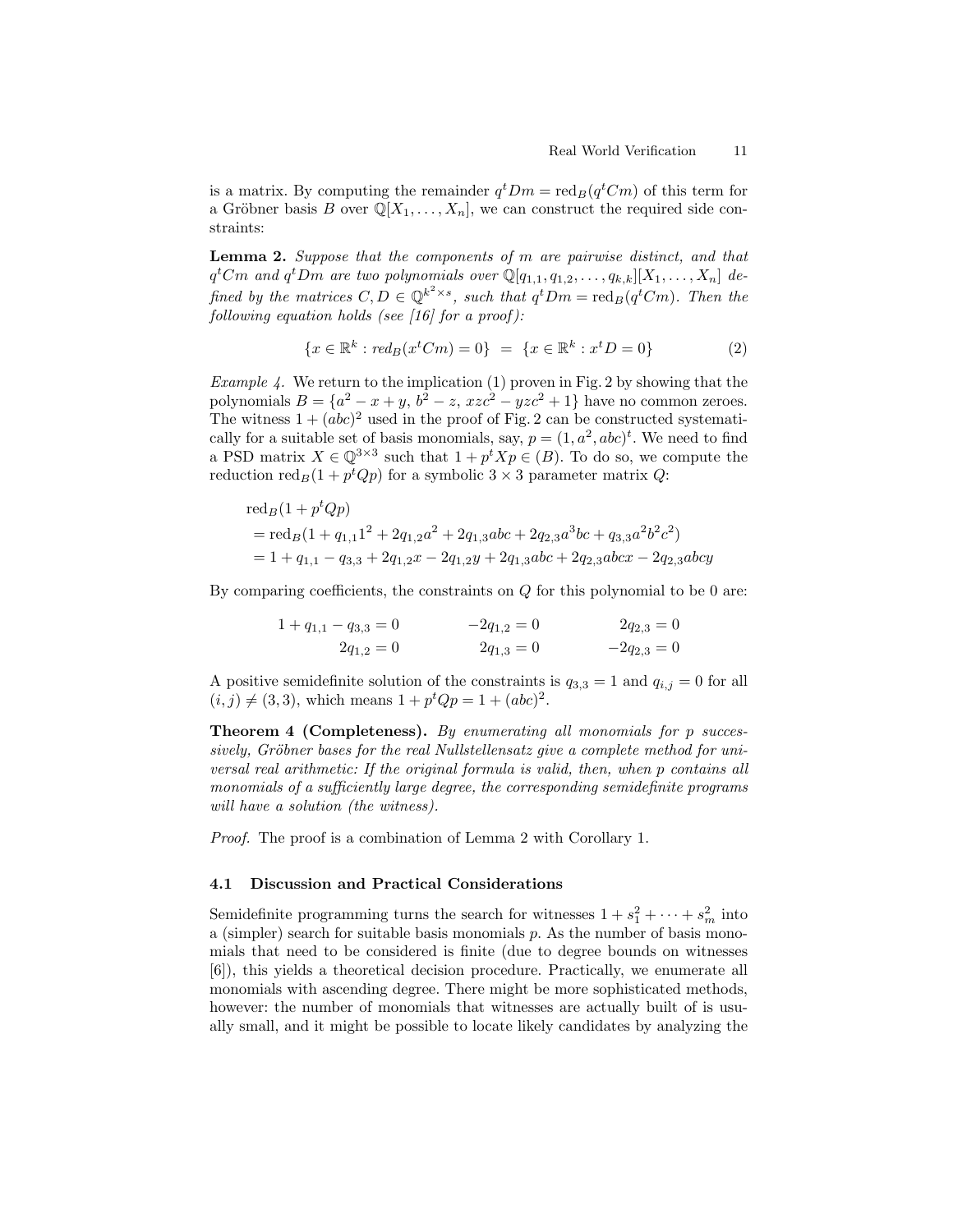Gröbner basis  $B$ . In our experience, the number of basis monomials that are considered before a solution is found (and thus the difficulty of a problem) depends on  $(i)$  the number of variables in the polynomial ring, and  $(ii)$  the degree of the leading monomials in the Gröbner basis.

Another issue is that implementations for semidefinite programming (like the CSDP solver [12] used by us) are numerical and produce answers in floating point arithmetic. To recover precise solutions in  $\mathbb Q$  from such answers, we use a similar approach as in [13]: We approximate floating point numbers to a certain precision by rationals (with the help of Stern-Brocot trees [24]), and check resulting solution candidate for semidefiniteness. We increase the precision successively as long as the solution candidate remains indefinite.

Optimizations. We found it essential to use preprocessing steps to reduce the number of variables in a problem, such that the number of potential basis monomials becomes tractable. Some heuristics are:

- If the Gröbner basis B contains a polynomial  $x + t$  such that x does not occur in  $t$ , then  $x$  and the polynomial can be eliminated by simple rewriting.
- If B contains polynomials  $xy 1$  and  $x^n + t$  such that  $x^n$  does not divide t, then x and the polynomial  $xy - 1$  can be eliminated by multiplying each polynomial in B (except  $xy - 1$ ) with a power of y and reducing w.r.t.  $xy - 1$ .
- Polynomials  $\alpha_1 m_1^2 + \cdots + \alpha_n m_n^2 \in B$  such that  $\alpha_i > 0$  for  $i \in \{1, \ldots, n\}$  can be replaced by the monomials  $m_1, \ldots, m_n$ .
- If B contains a polynomial  $\alpha_0 x^2 \alpha_1 m_1^2 \cdots \alpha_n m_n^2$  such that  $\alpha_i > 0$  for  $i \in \{0, \ldots, n\}$  where x only occurs with even degree in B, then x can be eliminated by rewriting and the polynomial can be removed.

The last two cases are surprisingly common, due to the encoding of inequalities by quadratic terms performed by A4 and A5.

## 5 Experimental Results

We have integrated the techniques presented in Sect. 3–4 into KeYmaera. With the various methods for real arithmetic integrated into a common framework and real arithmetic examples from different domains, we have a solid base for our  $experiments.$  The benchmarks<sup>4</sup> are a collection of challenging arithmetic problems from the hybrid system world [25], the verification of invariant properties for mathematical algorithms [26, 27] and algebraic geometry [28], as well as a smaller number of synthetic problems. For the examples with mixed quantifiers, our setting applies QM to the existential quantifiers such that we can still gain insight into the scalability of the approaches that are restricted to the universal fragment on these examples. We run our experiments on a dual Intel Xeon E5430 (quad core with 2.66 GHz) and 32 gigabytes RAM.

<sup>4</sup> Available along with KeYmaera from http://symbolaris.com/info/KeYmaera.html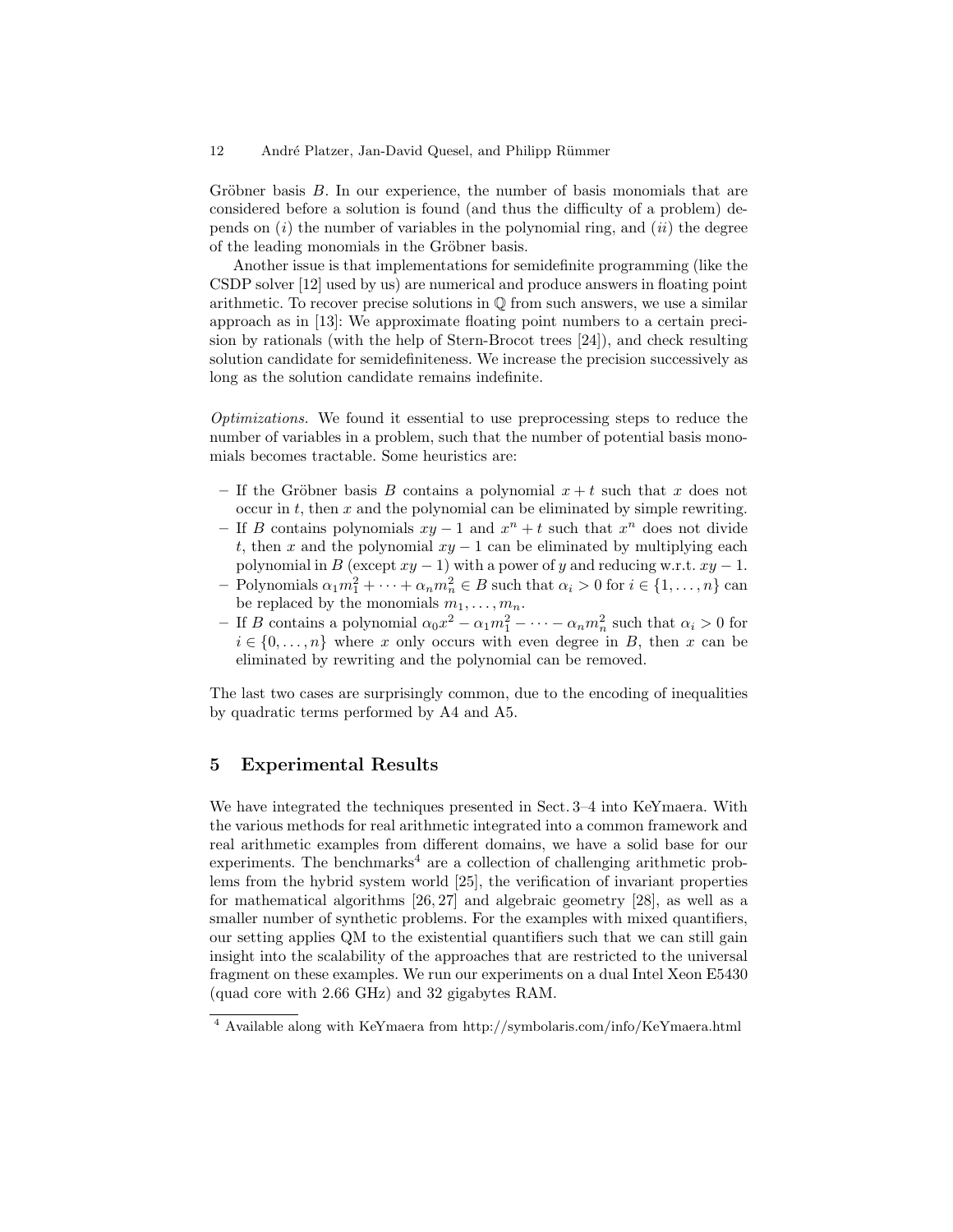The experimental results [16] summarized in Fig. 5 show that, for our particular mix of examples, quantifier elimination procedures are still faster than recent approaches with semidefinite programming relaxations for the Positivstellensatz, while Gröbner bases alone have difficulties with "real" problems. As expected, procedures tailored for real arithmetic can solve substantially more cases than Gröbner bases for general fields. Gröbner bases that integrate Fourier-Motzkin (GK) solve many more problems.



Fig. 5. Examples solved per time

Our combination, GRN, of Gröbner bases with the real Nullstellensatz is competitive with quantifier elimination by partial CAD [3]. The experiments also show that substantial performance improvements  $(QR_s \text{ and } QM)$  are still possible beyond partial CAD. Another interesting observation from the experiments is that the Positivstellensatz (PH and PK) and our GRN approach complement each other quite well. PH and GRN together can solve 84 out of 97 problems [16].

The experiments show that GM and GO are on a par. Further, QM and  $QR<sub>s</sub>$  are very close, but clearly outperform  $QR<sub>c</sub>$ ,  $QQ$  and  $QC$  both in runtime and number of provable cases. QH is slower but competitive with the number of examples solved by GK but does not yet perform as well as other QE implementations or GRN. The performance gap between PK and PH is surprising. In part, it shows how important Harrison's optimizations [13] of Parrilo's work [6] are, but may also be caused by different heuristics for recovering rationals from floats and different enumeration orders for polynomials. This might indicate that PK, indeed, gives a more objective comparison for GRN than PH, because PK and GRN share exactly the same KeYmaera framework and rational recovering. Our new GRN procedure is a clear win compared to PK. Inevitably, performance depends on the system options and on the set of benchmarks.

## 6 Related Work

Nipkow [29] presented a formally verified implementations of quantifier elimination in an executable fragment of Isabelle/HOL, currently for linear real arithmetic only. McLaughlin and Harrison [11] presented a nonverified but proofproducing implementation of general quantifier elimination, so that the result of the procedure can be checked independently.

The sum of squares approach has been pioneered by Parrilo [6] and Harrison [13]. Harrison also gives optimizations for the univariate case.

Tiwari [30] presents an approach using Gröbner bases and sign conditions on variables to produce unsatisfiability witnesses for nonlinear constraints. The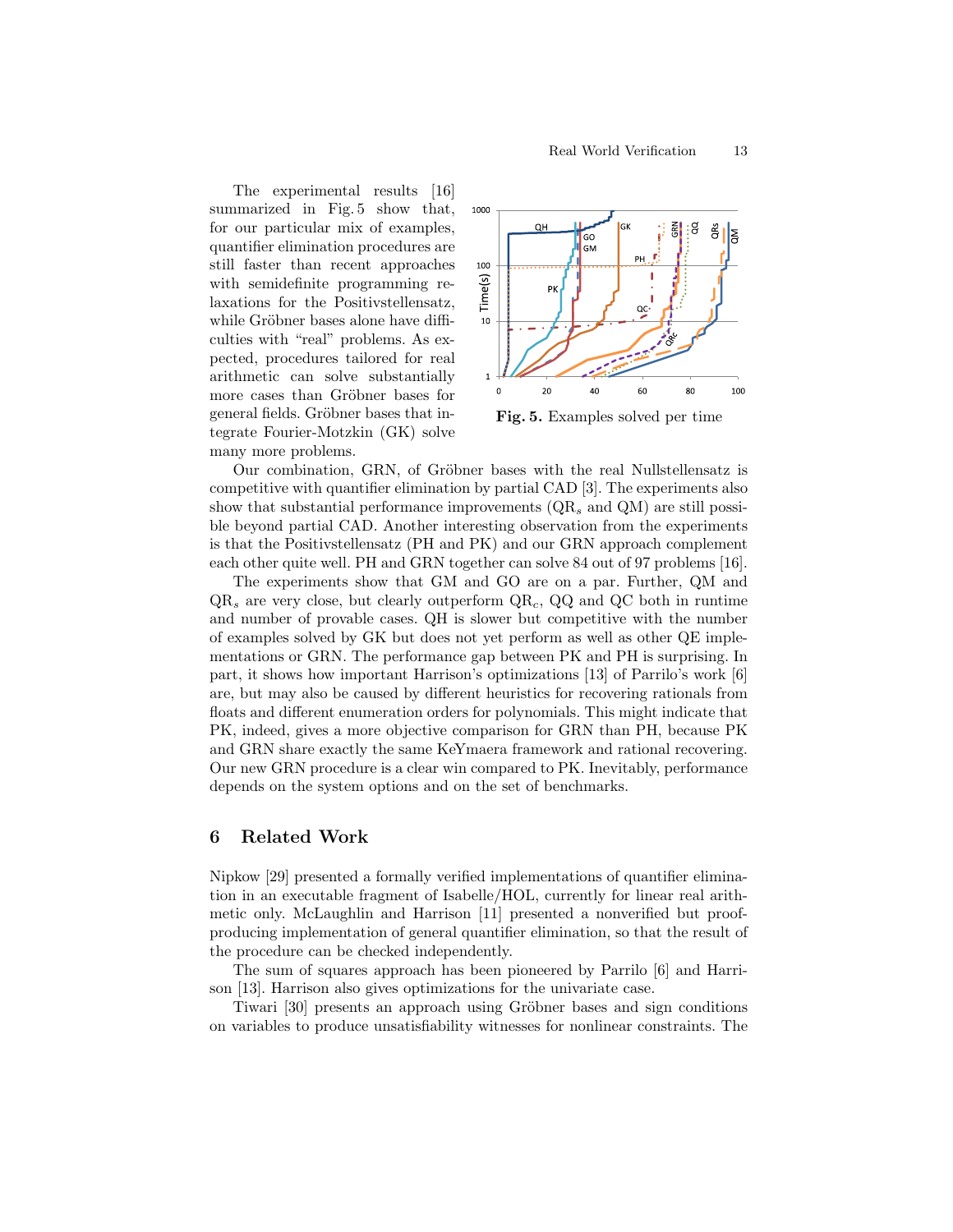approach depends on appropriate heuristic variable orderings that are formed by successively introducing new variables for polynomial expressions following certain heuristics (which may not terminate). Our work and that of Tiwari share the combination of Gröbner bases with witness generation. Yet we follow semidefinite programming for the real Nullstellensatz, whereas [30] uses heuristic generation of polynomial witness expressions. Tiwari uses the Positivstellensatz to prove refutational completeness but not as part of his technique.

RSolver [2] is a numerical approach for deciding validity of (robust instances of) first-order formulas over real arithmetic extended with transcendental functions. Unlike our work, this relies on numerical stability of the input formula.

MetiTarski [31] is an interesting approach for handling special functions using a combination of resolution proving with simple QE procedures. Their focus is on handling special functions not on handling real arithmetic.

Hunt et al. [32] describe the handling of nonlinear arithmetic in ACL2, which is based on heuristic multiplication of inequalities in the style of (1) and yields an incomplete method. The method is claimed to be empirically successful, though, and can also be applied to nonlinear integer arithmetic.

## 7 Discussion and Conclusions

The respective approaches from Sect. 3–4 have different advantages and weaknesses for formal verification of real world problems in real arithmetic. We draw a qualitative comparison complementing the quantitative comparison from Sect. 5.

Quantifier Elimination. Quantifier elimination procedures [3] can handle full nonlinear real arithmetic, including existential quantifiers. Their implementations are quite intricate algorithms for which correctness is not easily established formally. Unfortunately, QE does not produce simple checkable certificates.

Proof-producing [11] or verified [29] QE procedures may be interesting improvements on the formal traceability of QE. Unfortunately, their performance is not yet fully competitive with other quantifier elimination implementations or our new proof-producing GRN procedure.

A compromise is reverification: Proof search [33, 19] in KeYmaera generates several problems of real arithmetic to find a proof, but only those in the final proof are soundness-critical. For soundness, it is sufficient to use a fast or untrusted implementation of QE during the proof search and to reverify the final proof in a proof checker with a verified or proof-producing QE implementation [11, 29]. For this purpose, KeYmaera strategies are especially useful that identify the sweetspot for applying QE iteratively during the proof search [19].

Positivstellensatz. In the context of verification, a useful property of the Positivstellensatz is that it produces a witness  $(s + g + m^2 = 0)$  for the validity of a formula. Once the witness has been found, it is checkable by simple computations in the polynomial ring to determine whether the polynomial identity holds by comparing the coefficients. Similarly, the well-formedness of the witness can be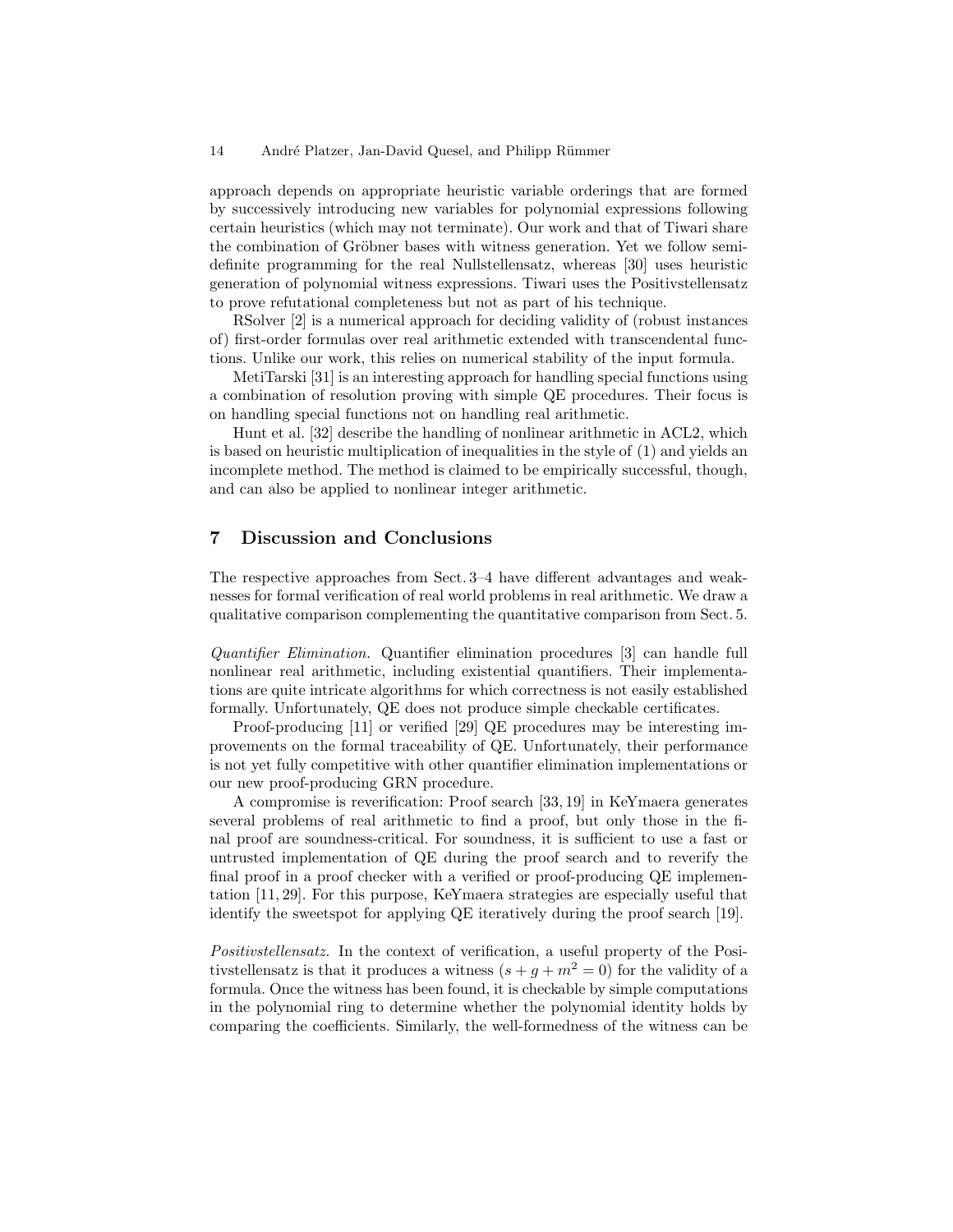determined by checking whether s is build from sums of squares using an extension of "completing the square" [13]. Thus, complicated numerical semidefinite programming tools [23] do not need to be part of the trusted computing base concerning soundness. Due to its enumerative nature with a large number of extra parameters, scalability with the number of variables is still limited.

Gröbner Bases. The Gröbner Basis approach does not have simple witnesses like Positivstellensatz approaches. Their working principle, however, is strictly based on symbolic computations, which can be carried out from a small set of rewrite rules within a logic. This corresponds to our built-in Gröbner basis approach GK, which is almost as efficient as external Gröbner basis implementations. Our experimental results indicate that, due to the partial ignorance of real-closed field properties, the capabilities of Gröbner bases alone are not sufficient, even in combination with Fourier-Motzkin elimination.

Real Nullstellensatz. Our new decision procedure based on Gröbner basis computations and the real Nullstellensatz share the presence of checkable witnesses with approaches based on the Positivstellensatz. Once a witness  $1 + \sum_i s_i^2 = 0$ has been found, the polynomial equality check can be performed easily within a proof system using the GK rules, giving a fully formal proof. The performance in our experiments show that this new approach is promising. It outperforms most other approaches, except for highly tuned QE procedures, which lack support for formal traceability. We believe that further research in this area is likely to produce competitive but traceable solutions for real arithmetic.

## References

- 1. Tarski, A.: A Decision Method for Elementary Algebra and Geometry. 2nd edn. University of California Press, Berkeley (1951)
- 2. Ratschan, S.: Efficient solving of quantified inequality constraints over the real numbers. ACM Trans. Comput. Log. 7 (2006) 723–748
- 3. Collins, G.E., Hong, H.: Partial cylindrical algebraic decomposition for quantifier elimination. J. Symb. Comput. 12 (1991) 299–328
- 4. Weispfenning, V.: Quantifier elimination for real algebra the quadratic case and beyond. Appl. Algebra Eng. Commun. Comput. 8 (1997) 85–101
- 5. Buchberger, B.: An Algorithm for Finding the Basis Elements of the Residue Class Ring of a Zero Dimensional Polynomial Ideal. PhD thesis, University of Innsbruck (1965)
- 6. Parrilo, P.A.: Semidefinite programming relaxations for semialgebraic problems. Math. Program. 96 (2003) 293–320
- 7. Stengle, G.: A Nullstellensatz and a Positivstellensatz in semialgebraic geometry. Math. Ann. 207 (1973) 87–97
- 8. Platzer, A., Quesel, J.D.: KeYmaera: A hybrid theorem prover for hybrid systems. In: IJCAR. Volume 5195 of LNCS., Springer (2008) 171–178
- 9. Brown, C.W.: QEPCAD B: A program for computing with semi-algebraic sets using CADs. SIGSAM Bull. 37 (2003) 97–108